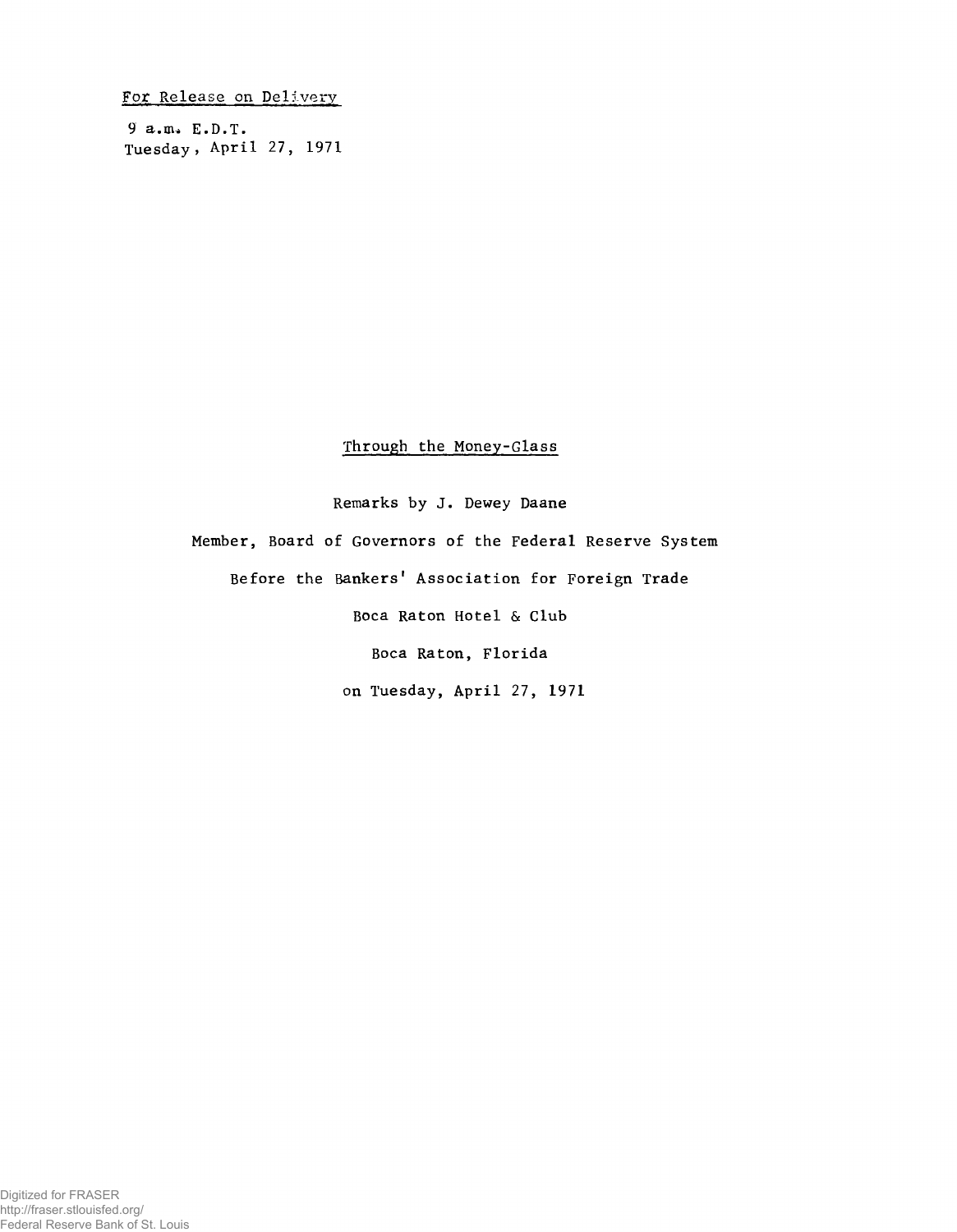## Through the Money-Glass

By J. Dewey Daane\*

When I returned from a recent trip overseas, I found my five-year old daughter, Whitney, feeling somewhat under the weather. Trying to console her, I said, "Cheer up, Whitney. Next time I go to London and Paris, 1\*11 just take you with me." In response, she looked up at me in disbelief and said, "London? Who wants to go to London, you dum-dum? I want to go to Florida." I can fault her for lack of respect (and I can assure you that I did!), but I certainly can't fault her judgment as to locale on this beautiful day here in typically sunny Floridal

I am sure that the title of my talk, "Through the Money-Glass," must have mystified at least some of you in this audience. But I can assure you that it was chosen deliberately not to obfuscate, but rather to light up and bring into sharper focus my major theme here today. For in recent months I have once again been impressed by the fact that the way we view our problems depends in no small part on the particular side of the lookingglass, or "money-glass"--which is what all of you and all of us at the Fed rely on--from which one views our problems. I think this is especially true of the problem areas in which I have spent much of my time during the past ten years or so, namely that of our balance of payments and of the functioning of the international monetary system.

---Member, Board of Governors of the Federal Reserve System.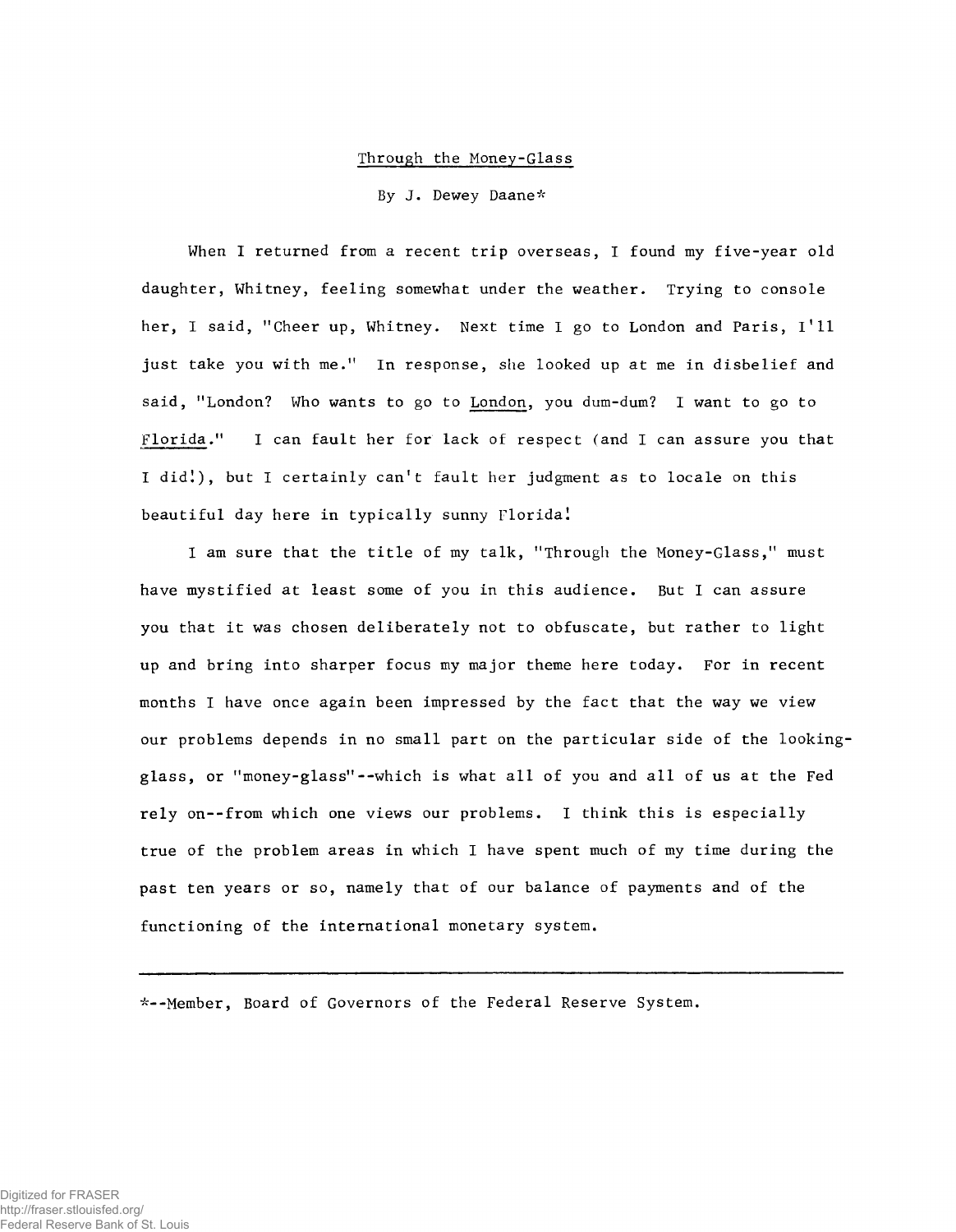During those years, and I am sure earlier years as well, many voices have been raised calling essentially for a "do-nothing" policy with regard to the United States balance of payments, Most recently several good friends and distinguished economists have propounded the latest version in this series of do-nothing, or purely passive, approaches that have troubled policy makers intellectually and otherwise over the last ten years and have appropriated the term "benign neglect" to describe it. The benign neglect approach to our payments imbalance is not new; it has appeared in different forms and in different phases of the cycle during much of my experience as a monetary policy maker in the United States. Each time that it has appeared officials may have shared the yearning for release from constraints that it promises, but have rejected the basic theme and, in my judgment, properly so. For when we have examined the consequences of accepting the prescription propounded we know that we cannot and have had to reject it.

What is the current concept of benign neglect which its advocates argue also could only serve to produce useful reforms of the international monetary system? Like earlier do-nothing approaches, the benign neglect advocates seem to be saying this: don't pay any attention to the balance of payments and nothing adverse will happen; other countries will have to adjust by passively accepting dollars, willingly inflating, going out of their way to reduce trade barriers, or more readily appreciating their currencies. In the meantime, at home, American monetary, financial, and other policies should, in their words, "be exclusively guided by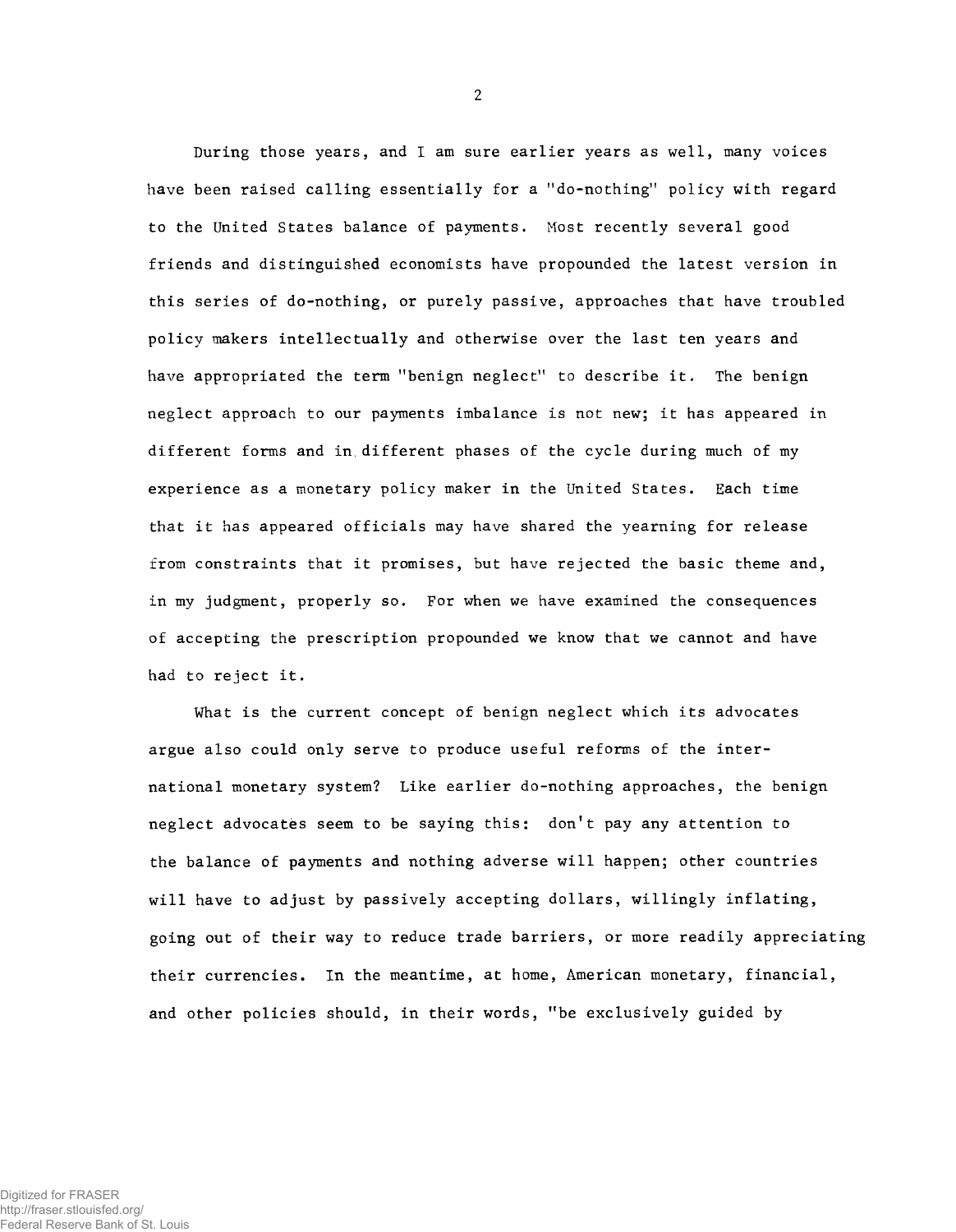internal policy objectives (high level of employment, growth, price stability or whatever they are)." [Underscoring mine] In other words, this seems to say that no matter what our domestic objectives and policies are nothing bad can happen internationally!

The advocates of a passive or benign neglect approach for the United States believe that since other countries share with us an interest in maintaining the international monetary system, they will not react by adopting measures that would be destructive of the system. Restrictive reactions also are seen as unlikely because they may be the reverse of the usual sorts of controls. Restrictions on trade, for example, presumably would be directed toward exports rather than imports, and those on tourism directed toward limiting the amount that foreigners could spend in the country rather than the amounts that the country's residents could spend abroad.

As I have indicated, following the passive approach, the United States would have no particular objective with respect to balance-of-payments policies of other countries, and it would promise no action toward resolving balance-of-payments problems.

Some elements in this approach, put forward mainly by certain academicians, seem on the surface temptingly attractive. As one who shares your feelings about and fundamental distaste for controls, I can sympathize with those in this audience who might at first glance also find it appealing on that score. But I cannot let my sympathy run away with my best judgment. Successive groups of officials over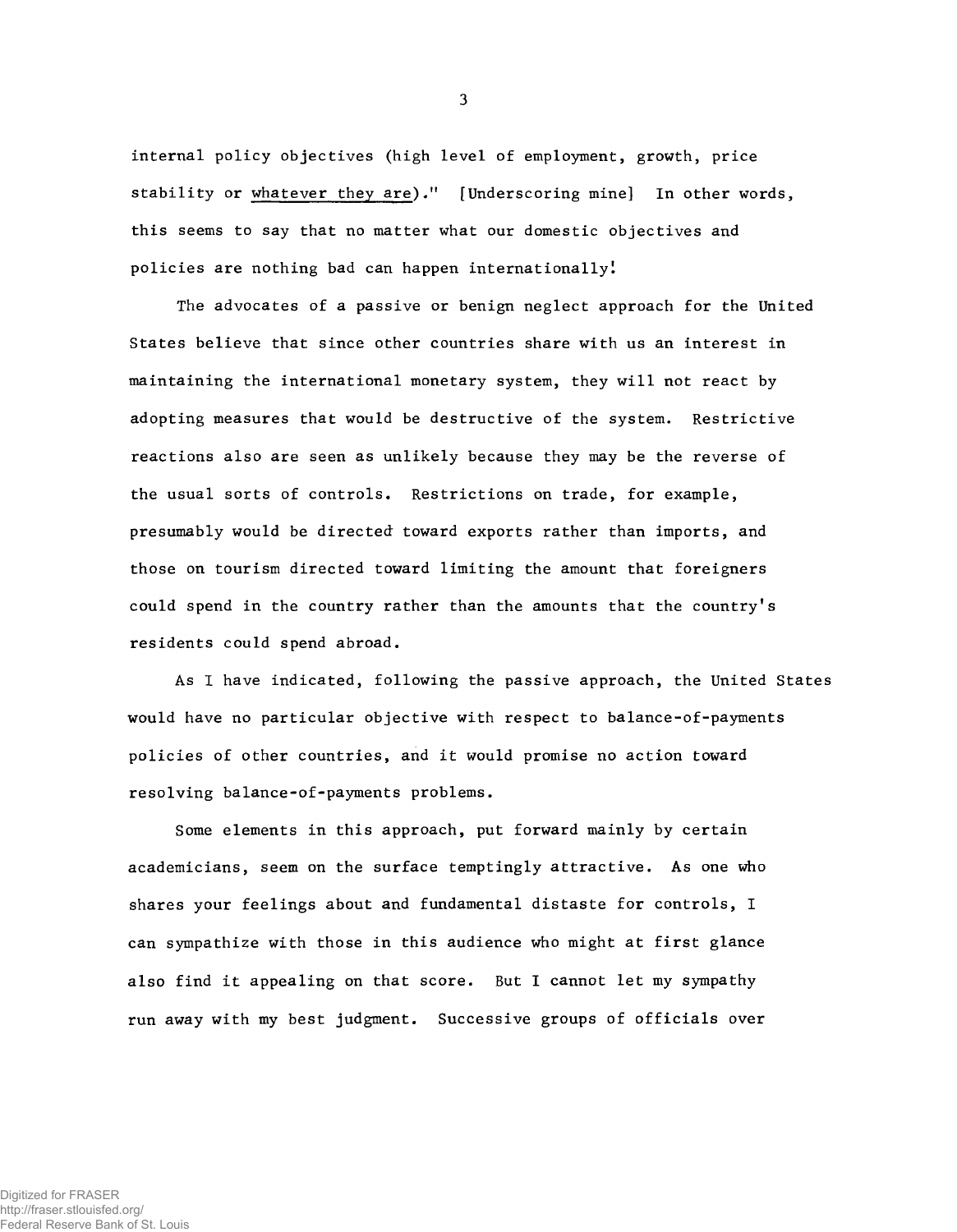the past decade have rejected this thesis and officials currently, including myself, are just as strongly opposed.

Why have and do officials, both in the United States and in Europe, unanimously dismiss this approach? Just a month ago, for example, following a meeting of Working Party 3 of the Organization for Economic Cooperation and Development, attended by officials from leading industrial countries, the chairman of that group, Otmar Emminger, Vice President of the Bundesbank, reported to the press that in two days of closed meetings among the senior monetary officials of the U.S., Europe, and Japan ''there was no trace of what is sometimes called benign neglect (of the payments deficit) in the statements of the U.S. officials. Quite the contrary, they are against passivism and so are we Europeans." Why this gulf in attitude between those advocates of passivism who have no operating responsibilities for the stability and functioning of the international monetary system and the senior governmental officials who do? As one of the latter, I find the weaknesses in the benign neglect approach very real, reflecting inadequate consideration of all the important implications and ramifications of such an approach. On the other side, the official side, of the money-glass the view must be broader and the relevant considerations are more numerous.

First, the thesis starts from the premise that one needs to look only at what others might "do to us" as a result of our adopting a purely passive attitude towards deficits in the U.S. balance of payments. But this ignores what we might be doing to ourselves by this passivity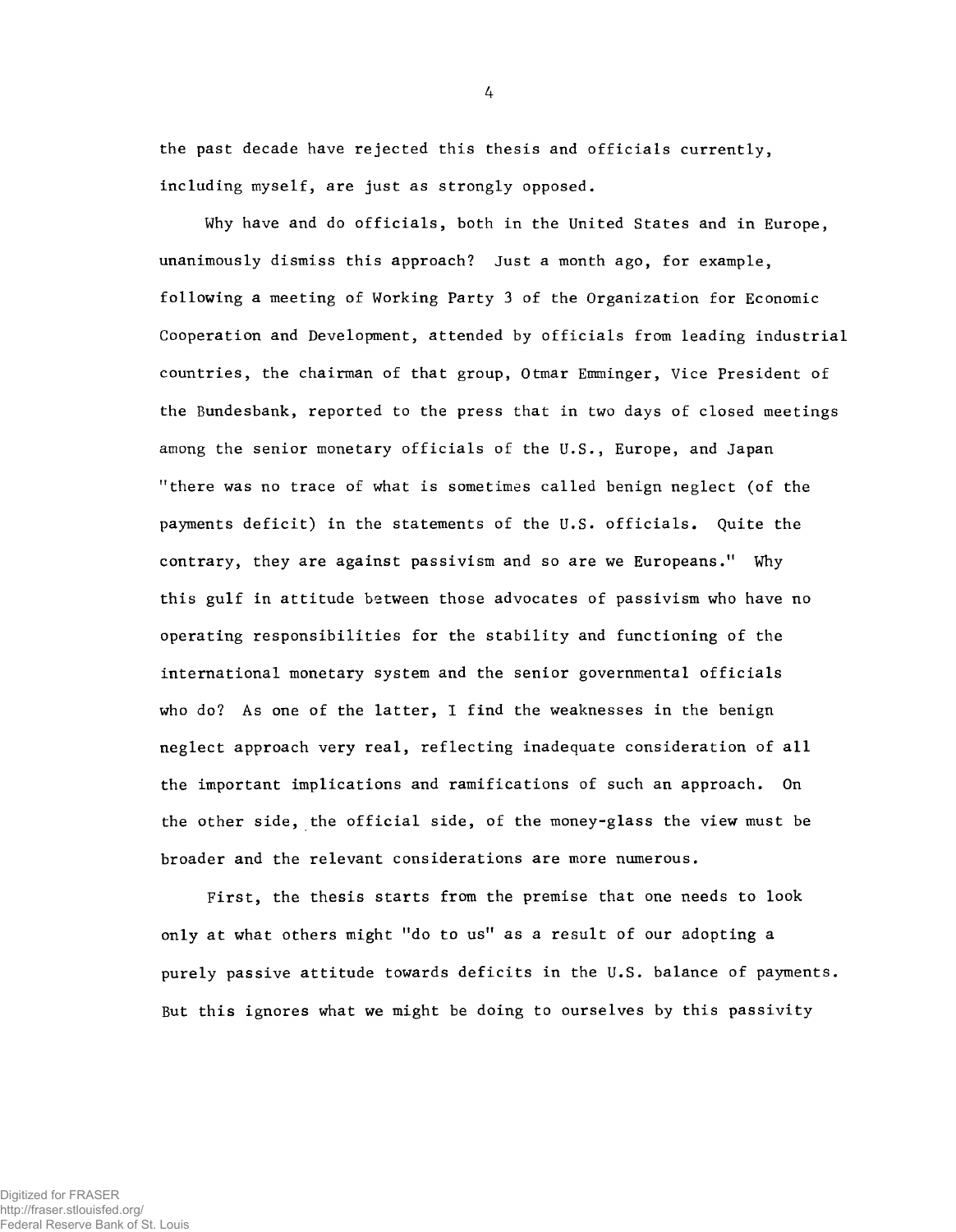about the role and standing of the dollar. **Possible** resultant **instability** in exchange markets and the international **financial system** would **be no** good for anyone interested in healthy long-run growth **of** trade, and **even** less so for the United States where we are in the beginning stages of a recovery that could be vulnerable to any additional uncertainties. Nor can we be oblivious to rapid growth in our short-term liabilities or the competitive position in our own and foreign markets.

Second, another and broader question can be raised as to the effect of a passive policy on the structure of international economic and political cooperation. In the financial area such cooperation has been the hallmark of the postwar period and has led to the strengthening of the system, most notably in the fruition of arrangements for Special Drawing Rights to provide a way to deliberately create needed reserve assets. In opting for passivity we certainly would lose our leadership role in working toward new international monetary arrangements. The risks in not working cooperatively toward a further strengthening of the international monetary system are substantial. In particular we would be incurring the risk that any changes in the system would be undertaken only in some unforeseen crisis period rather than as a result of calm and deliberate negotiations. We must have an atmosphere in which we can work cooperatively toward a strengthening of the international monetary system.

But the network of financial cooperation has served to underpin much more in terms of political and other relationships so vital to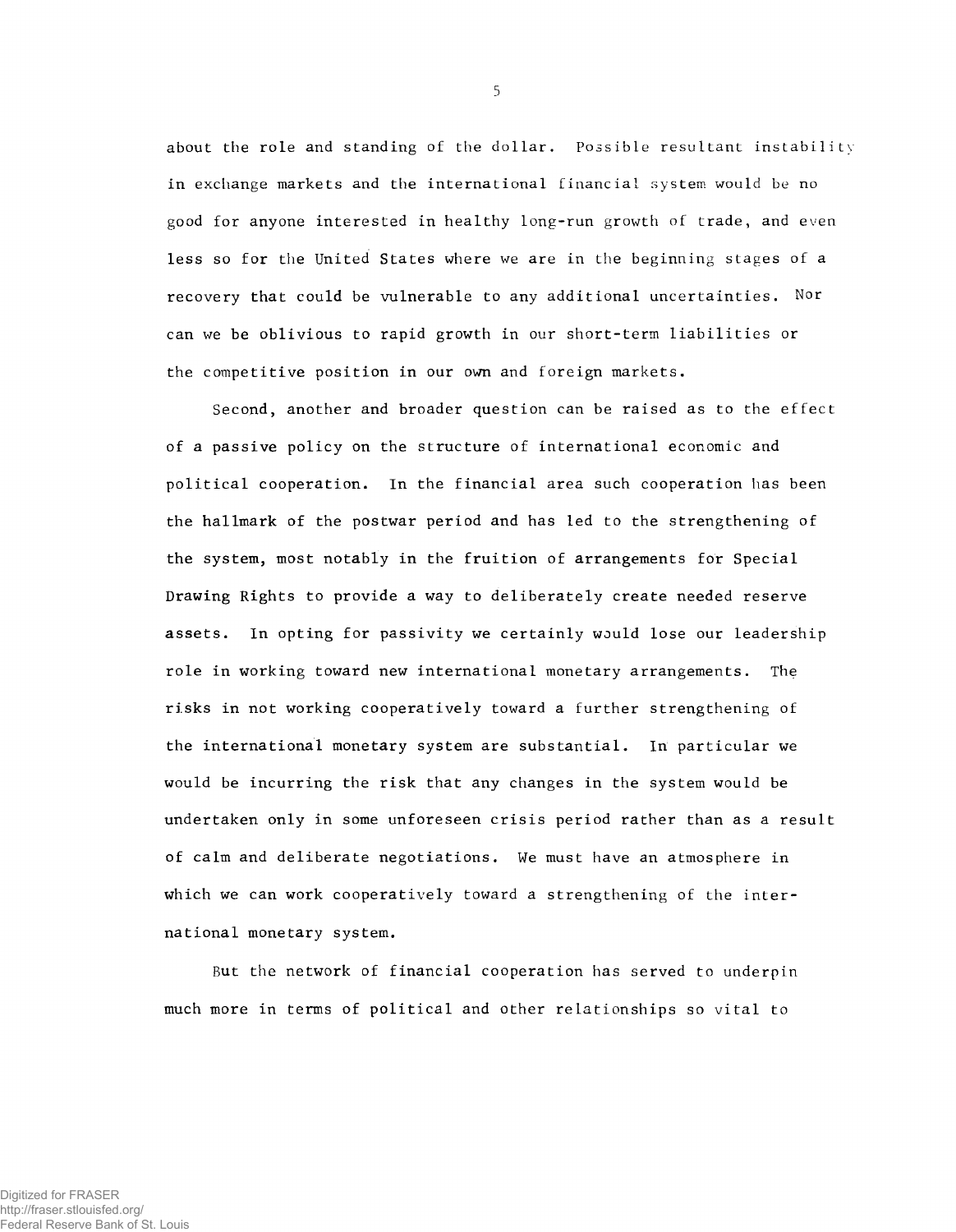world peace. While I do not accept the mirage that even in the limited context of international monetary relationships there might be little that could be "done to us," in any event our interests do not end here. There are many other not purely economic or financial issues in which international cooperation is crucial. Even more important are our political relationships with the rest of the free world. The possibility of a severe deterioration in our diplomatic and political relations abroad has been virtually ignored by the advocates of benign neglect.

Third, the do-nothing approach assumes that foreign central banks and governments have no options that would or should be unacceptable to the United States, primarily because of the foreign interest in maintaining a viable international monetary system. This, however, seems to me to beg the question. For my part I am sure that there are choices available to our foreign friends, choices outside of those tending to bring down the international monetary system. Thus I think other countries might very well find a way to avoid a dollar standard, turning more and more to restrictions on trade and capital with the European Community providing the principal vehicle for this range of choices and perhaps becoming more inward looking as a result. Other countries firmly believe that the U.S. deficit adds to their difficulties in maintaining independent monetary policies and restraining their inflationary pressures. The adverse psychological effect of our blithely turning to benign neglect could indeed provoke retaliation in both the narrower and broader context of foreign economic relations.

Digitized for FRASER http://fraser.stlouisfed.org/ Federal Reserve Bank of St. Louis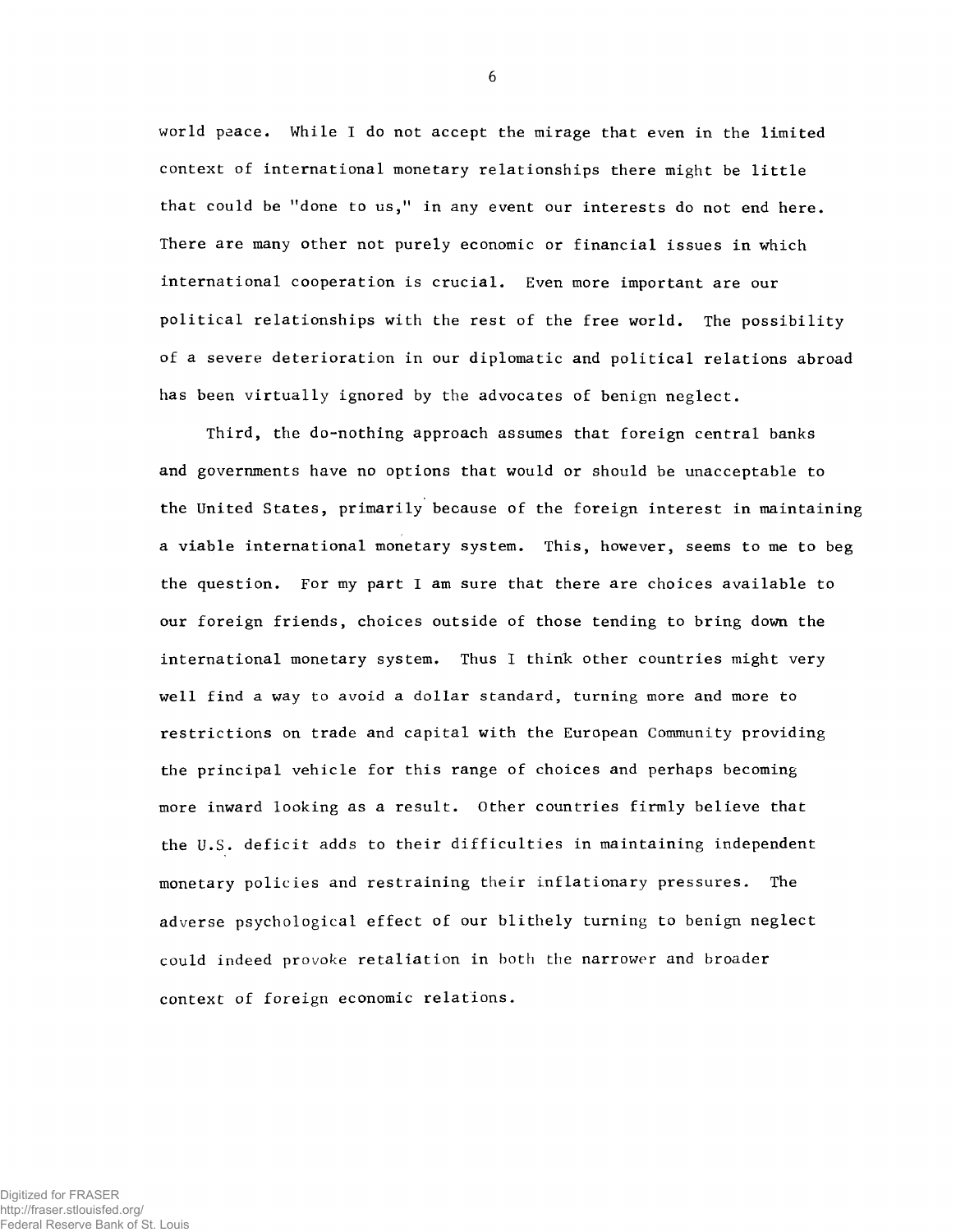Fourth, and related to this last observation, an attitude of benign neglect would be most damaging in one very specific international endeavor. This is the effort to create an international reserve asset in the form of Special Drawing Rights. After long international negotiations, this international reserve instrument made its appearance in 1970, with an initial decision to create  $$9.5$  billion of SDR's over a threeyear period. It was designed to provide the major element in the growth of international reserves and furnish the basis for a smoother working adjustment process. But if the United States were to make no effort to moderate the growth in foreign dollar reserves, over a period of years, the future of the SDR would not be promising. The result could well be a backward move for the entire international monetary system. The first truly international effort to cope with the world's needs for an ultimate monetary reserve asset on a worldwide basis, with the participation of all IMF member nations in a common endeavor, could be frustrated.

Fifth and finally, there seems to me implicit in the thinking of many who embrace a passive approach to our U.S. balance-of-payments problem the implication that we can ignore the international repercussions at least of domestic inflation and do not need to fight the battle of inflation quite as hard as we might otherwise do. Again, I would categorically reject this view. My own belief is that we must press even harder to achieve relatively greater price stability than other industrial countries of the world.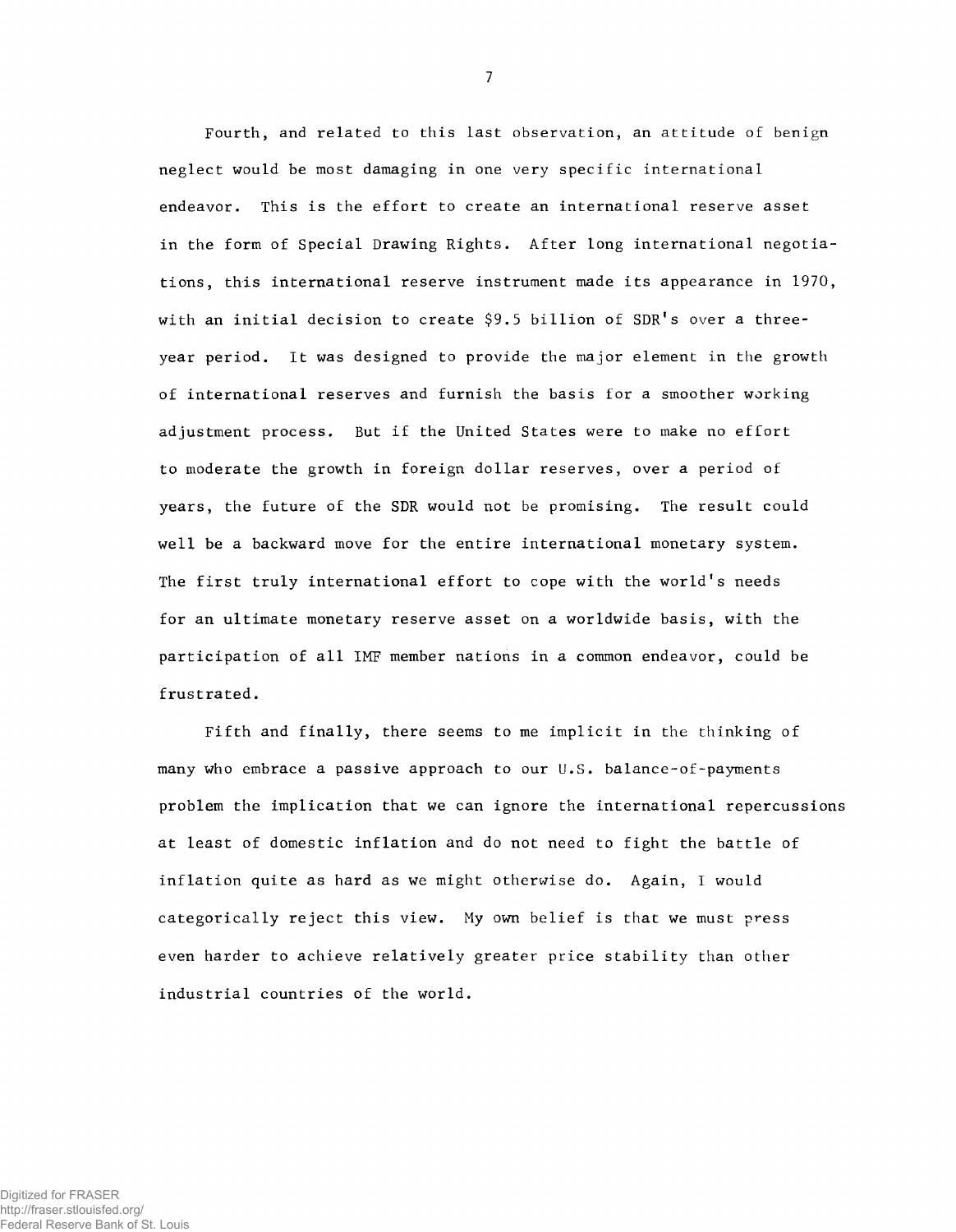This does not mean that there are not responsibilities on both sides. At the risk of sounding like a broken record, 1 will repeat what has been said so many times, that surplus countries, too, have their responsibilities for achieving the sort of policy blending that will produce domestic stability with the least possible adverse impact internationally. Other countries as well as the United States have relied too much from time to time on monetary policy. Perhaps more needs to be done to devise ways to coordinate policies to affect international flows in ways supportive of rather than disturbing to national economies and the international monetary system.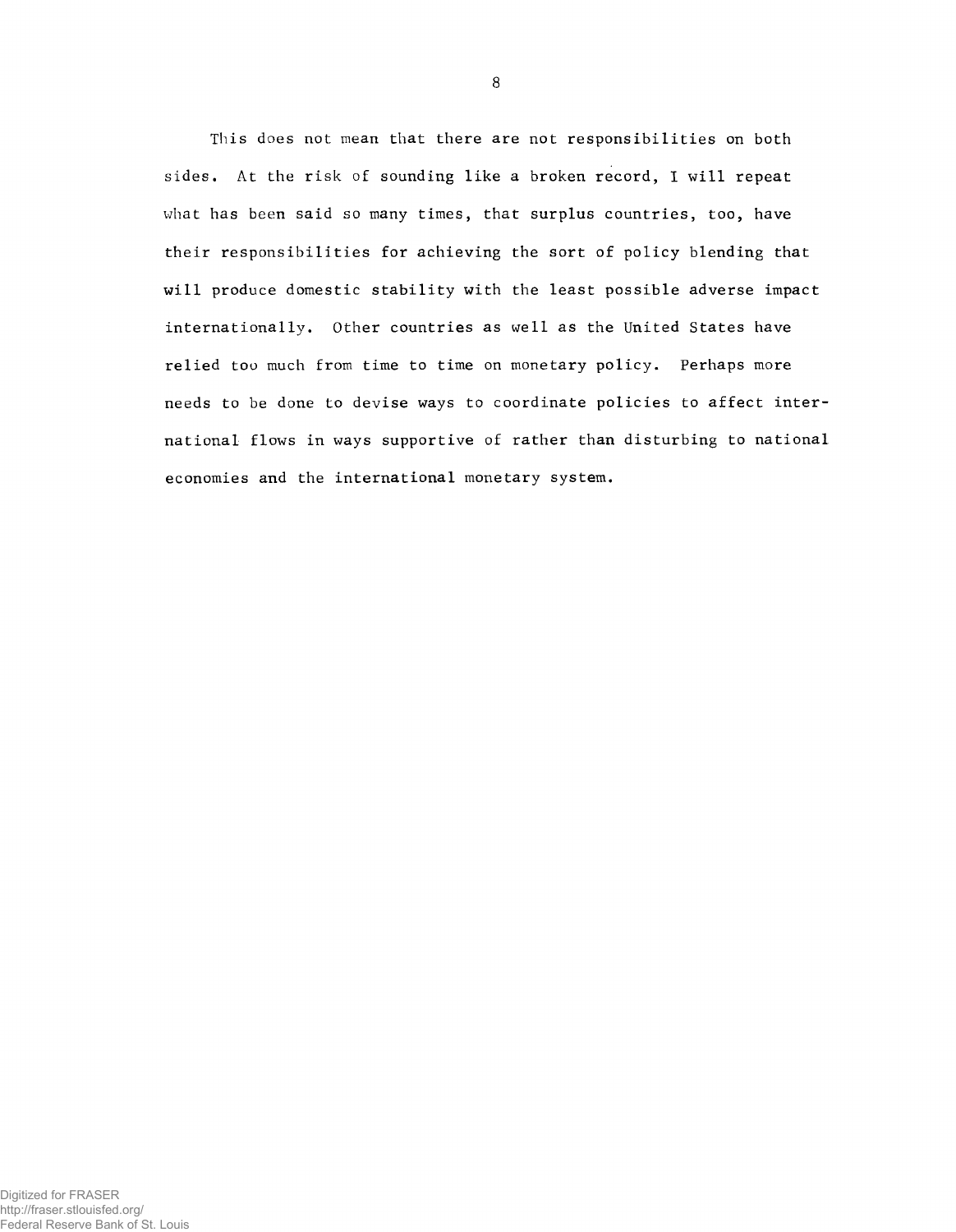Some of those who advise the U.S. to ignore its balance of payments have suggested that, "Well, after all, the U.S. has been following a passive policy with no untoward consequences." I would take sharp issue with this thesis. First, by way of background, let me note that the United States, through its demand management policies, temporarily accepted a growth rate much below our potential in the interest of halting a disruptive inflation inimical to sustainable long-term growth; while relative price stability has been and is a domestic objective, it is surely also a sine qua non for balance-of-payments improvement and we have not been oblivious of this aspect of an improved price performance. And again with a duality of benefit we have moved a considerable distance towards an incomes policy to reinforce our efforts to achieve price stability.

Second, we have deliberately directed ease toward the longer term rather than short term markets. The Treasury's debt management and the Federal Reserve's tailoring of open market operations have emphasized issuance of short debt and purchases of coupon issues. This is consistent with a convergence of interest rate movements internationally that can help to stabilize the international flows of short-term funds accounting for a large portion of both deficits and surpluses in some of the accounting measures of the balance of payments.

Third, we have attempted, by Export-Import Bank offerings and Treasury offerings of securities now totaling \$3 billion, to intercept outflows in the form of possible repayments of Eurodollars borrowed by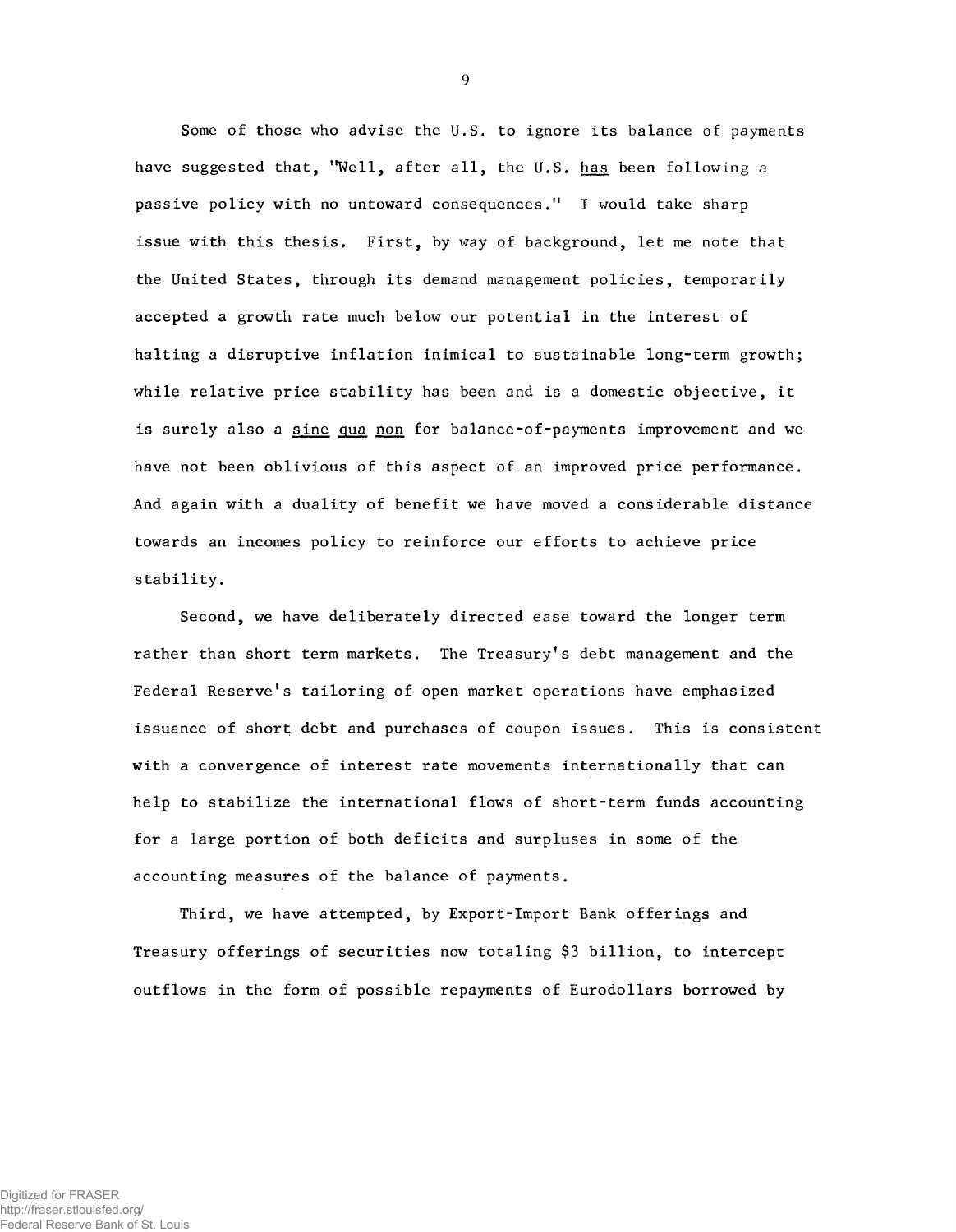**U.S. banks from overseas branches before these Eurodollars reached the hands of central banks abroad.**

**Fourth, we have maintained the capital controls programs virtually unchanged and have extended the interest equalization tax.**

**Fifth, Congress may well authorize the proposal for a Domestic International Sales Corporation (DISC), which I know has your support, and efforts are going forward to make U.S. export credit facilities more competitive.**

**Sixth and finally, looking ahead, it is my judgment that if the economy were to require further stimulus--and it is not clear now that it does--balance-of-payments considerations would call for such stimulus to come from the fiscal side and I would hope and expect that is where such stimulus would originate, specifically in the tax area.**

**Listening to this discourse, some of you undoubtedly would ask why, in the light of these measures, does our balance-of-payments performance** continue to be unsatisfactory? Here I think it is necessary to distinguish 1**/ between our basic balance and the more transitory problem of short-term capital flows. Last year our basic deficit was in the neighborhood of \$2-1/2 - 3 billion. Obviously, this is not a satisfactory showing, although it is not significantly larger than the average of the past five years. And the U.S. current account surplus, excluding Government**

**1/The** b&jic **balaaco may be defined as the balance on current and long-term capital account transactions.**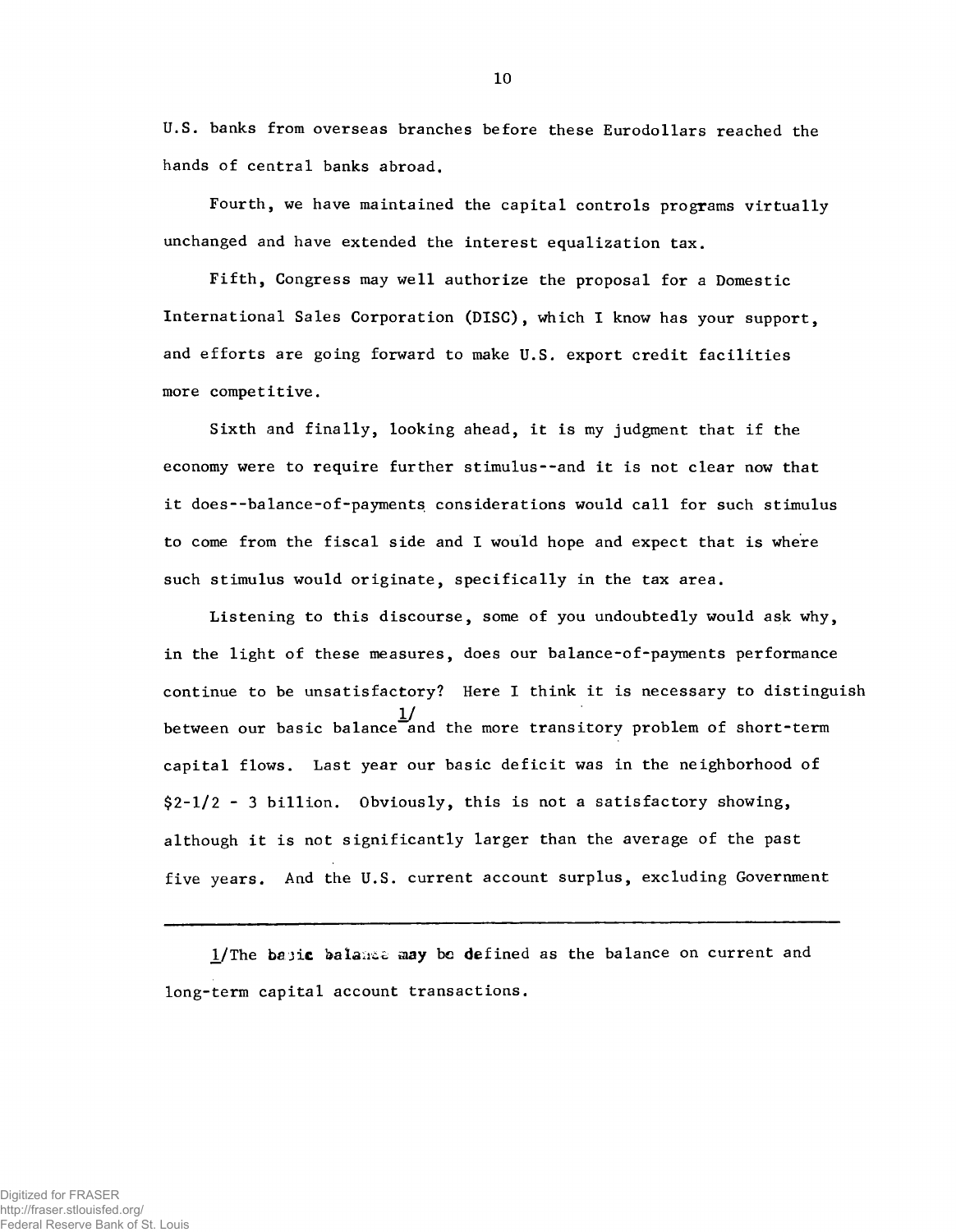grants, totaled some \$2.3 billion in 1970, at least a billion dollars or more higher than the 1968-69 average.

To further inveigh a bit against the prophets of gloom and doom re our basic balance, it can be noted that the basic balance-of-payments positions in Europe while not weak are not especially strong. A major part of the offsetting surpluses to our basic deficit is probably to be found in Canada and Japan. Continental European basic surpluses have been held down by U.S. restraints on long-term capital outflows, especially for direct investment. Even in Germany the current account surplus in 1970 was about half as much as in 1969. Wage and price movements in Europe now suggest a more rapid pace of inflation, both present and prospectively, relative to the United States. Thus it is possible to take a relatively optimistic view of our balance of payments provided we continue to make the efforts which I have noted and do not heed the sirens of benign neglect.

Those who look at the more exaggerated figures of our balance-ofpayments deficit on an official settlements basis, which totaled around \$10 billion in 1970 (including SDR allocations), sometimes fail to recognize that in no small part this was an expected reversal of the short-term inflows of 1969. The average deficit on an official settlements basis for the 1968-70 period was about \$2 billion. The short-term capital flow problem, while it is a serious one both affecting the internal economies of the European countries and also having an adverse impact on the functioning of the international monetary system, is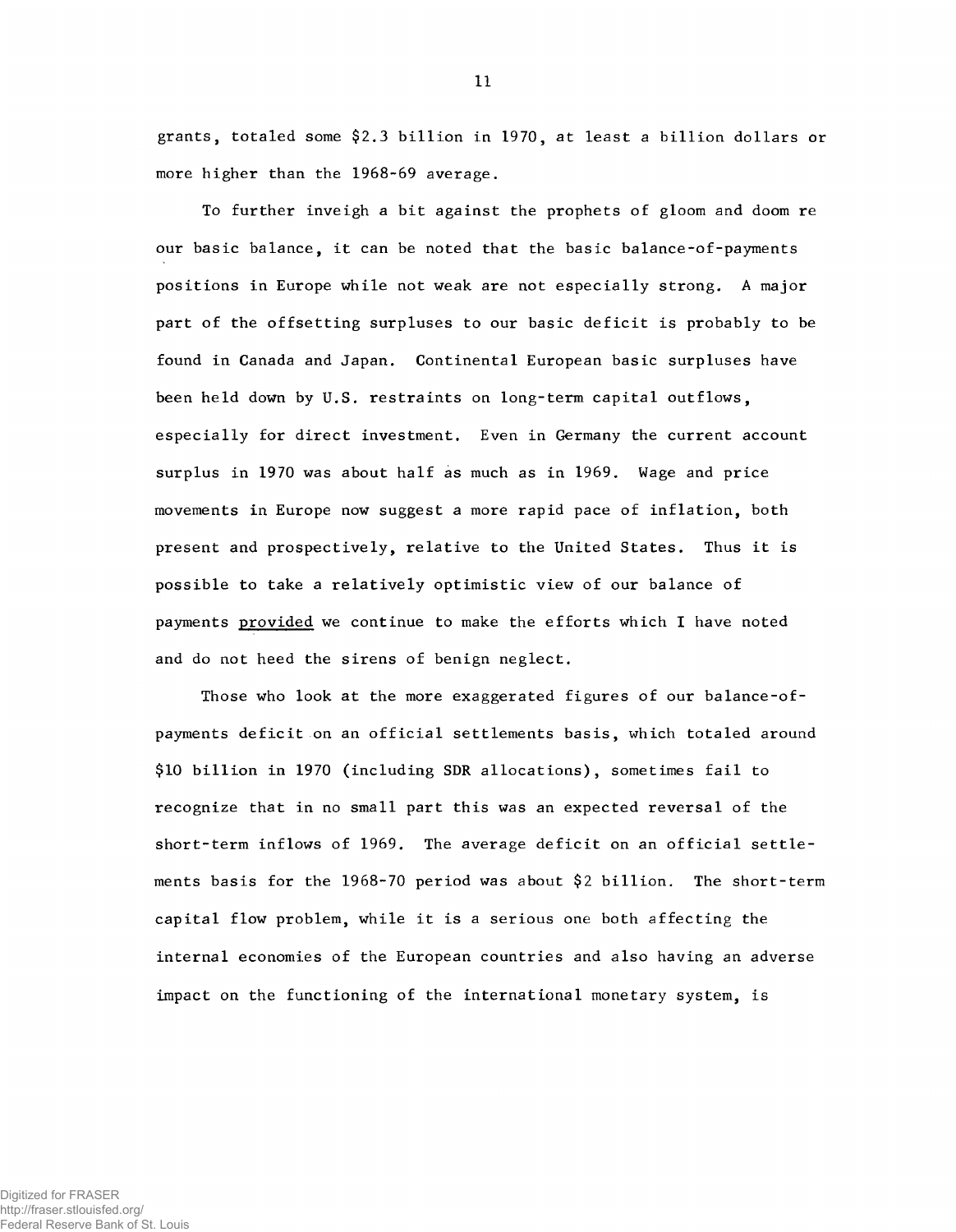fundamentally different from the basic balance-of-payments problem. It results from the acknowledged need and desire of countries in different cyclical situations to maintain monetary and interest rate policies keyed to their own domestic requirements. In 1970-71 this has meant substantial differentials between U.S. interest rates, which have been relatively low reflecting our need for economic stimulus, and interest rates in certain European countries which have been high, reflecting a desire for continued restraint in those countries.

In short, these divergent monetary policies have been the major source of the massive U.S. official settlements deficit in 1970. Even with available techniques for dealing with short-term capital flows, all nations must be prepared to ride out large swings in payments positions in such divergent cyclical situations. If an expansion of the U.S. economy this year is accompanied by a firming of U.S. money markets and there is an easing of monetary conditions in foreign financial centers, our U.S. official settlements deficit should be substantially reduced. Questions of the appropriate policy mix as between fiscal and monetary policy are relevant for all advanced countries, not merely for the United States.

Recognizing that there are no quick or easy answers to world balanceof-payments adjustment problems, we in the U.S. are carrying out our part of collective responsibility for an improved structure. Orderly growth with price stability in the United States is an essential underpinning to such improvement. The extremes of slack in, or overheating of, our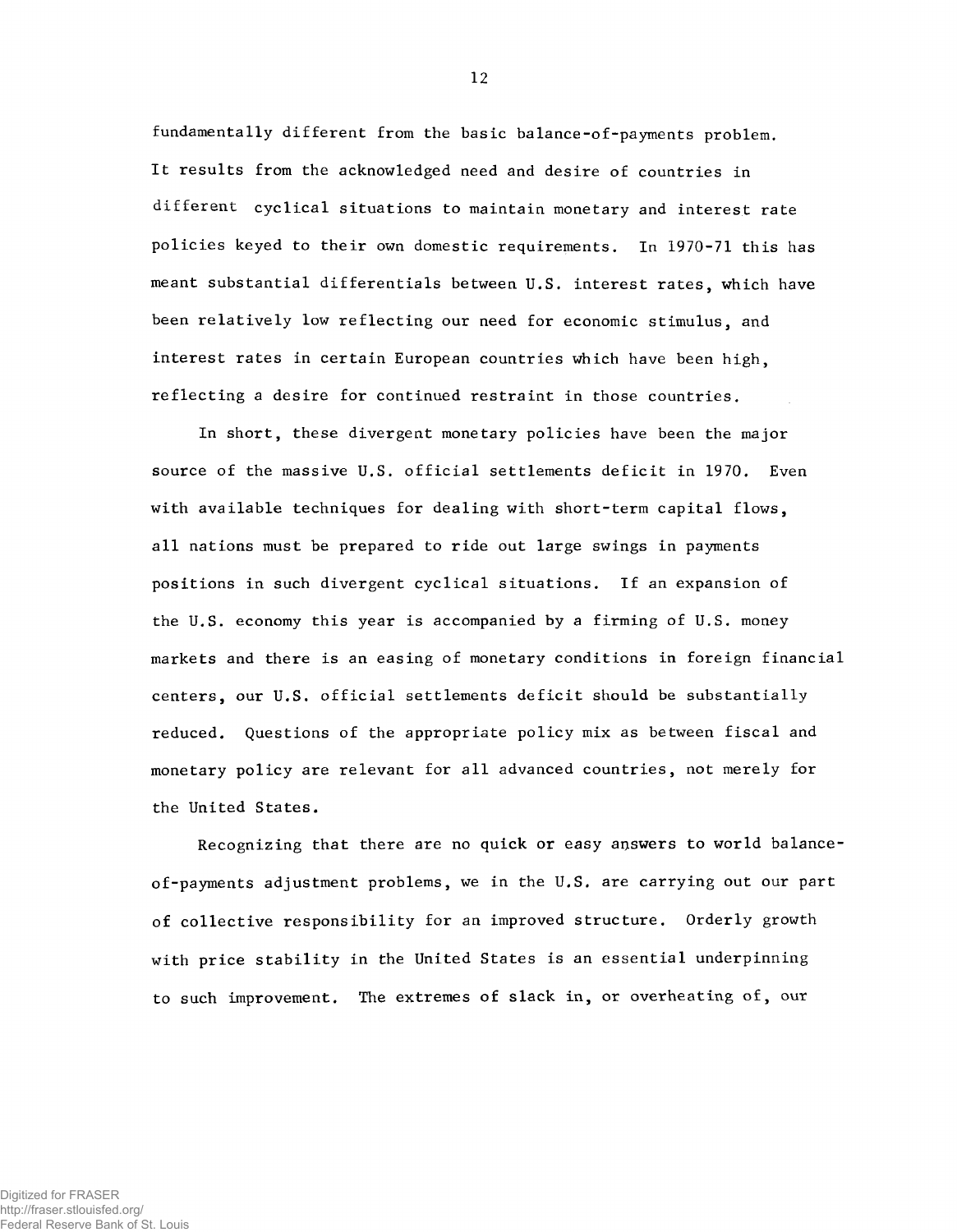economy would offer no salvation for the balance of payments. A combination of orderly growth with relatively better price stability than others in the years ahead should move the United States along the desired path toward a stronger current and basic balance position.

At the same time, we are also conscious of the need to work cooperatively to improve the system's ability to adapt to and deal with short-term capital flows. This attitude was evidenced in the President's report on "U.S. Foreign Policy in the 1970's" in which he listed the objective of cooperation in the monetary sphere "to handle large-scale shifts of liquid capital without exchange crises or losses in the ability of individual nations to pursue their monetary policies." And the President called for "an intensive examination to determine whether there is need to reinforce the present techniques and procedures of international monetary cooperation to enable us better to cope with such movements." Examinations are in fact now going forward in a number of different forums, including the Working Party 3 of OECD and the Bank for International Settlements.

Admittedly, however, the U.S. basic balance remains unsatisfactory, reflecting serious deterioration in our trade surplus from the levels of the early I960's. A primary cause of this past deterioration, pointed up in recent studies by our Reserve Board staff, was the inflationary boom of the late 1960's which is only now coming under control. Furthermore, as I have indicated, this deterioration shows up heavily in our trade with Japan and Canada, although European agricultural policies may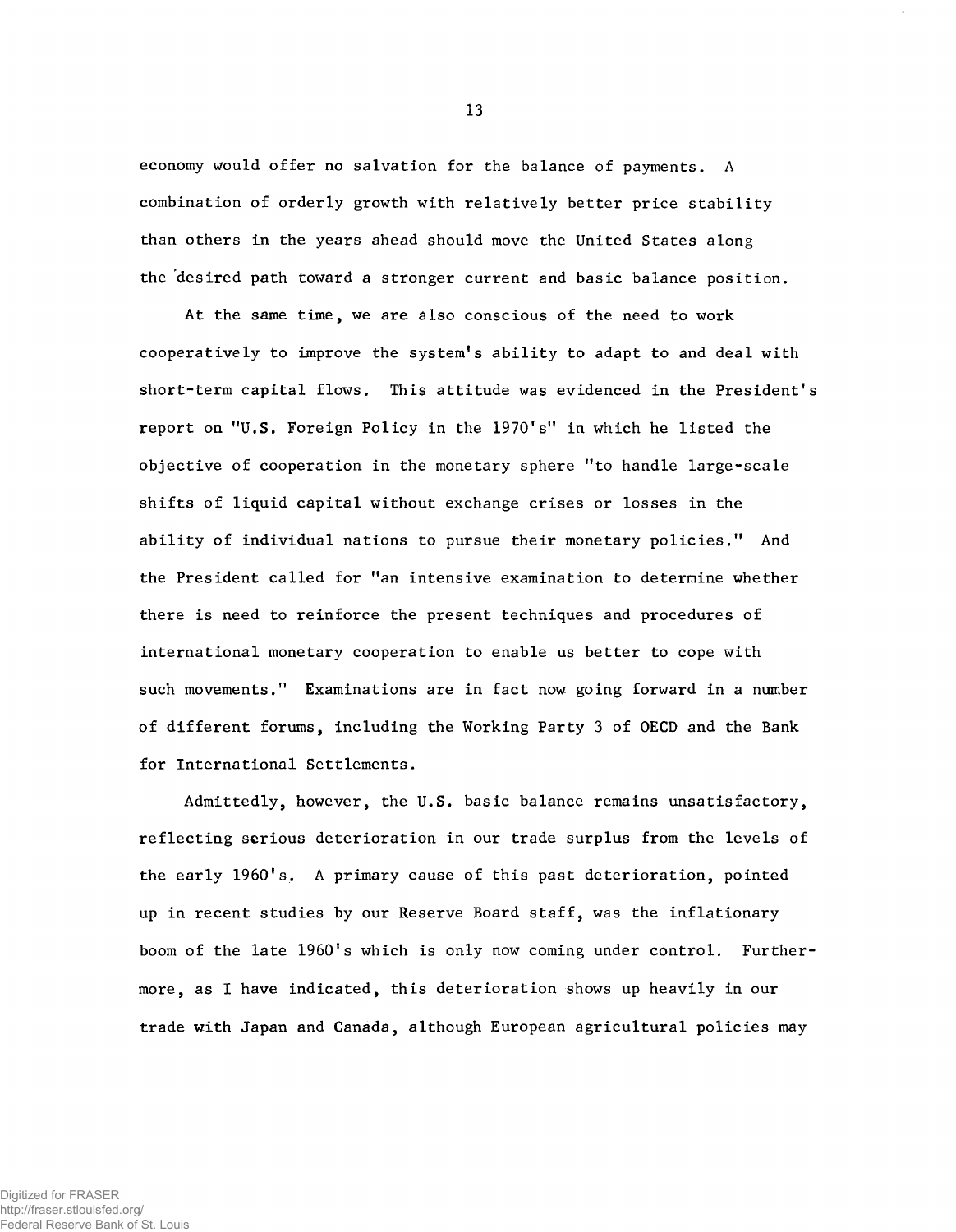present the threat of further deterioration. Another major cause of our continuing unsatisfactory current account performance, of course, is our continuing large military defense burden, particularly relative to that borne by Europe and Japan. Despite their surpluses, many other developed countries still have restrictions limiting their imports from us. In a broader sense, countries with large current surpluses share our problem of having to make decisions and play their proper role in making the international system, namely the adjustment process, work more effectively. This applies not only in the trade restrictions area but in the area of foreign aid and capital outflows.

This brings me full circle in my remarks here this morning. I began by indicating that I did not believe that ignoring its balance of payments was the appropriate policy course for the United States today any more than it has been all along. I then pointed out that, contrary to the opinion of some, we have not been following such a so-called benign neglect policy but have been working individually and collectively in cooperation with other countries to deal with the world balance-of-payments adjustment problem and the short-term capital flows which magnified our apparent imbalance last year. And I hope that I indicated that in my view there is no reason to become so unduly discouraged by recent statistics as to abandon the long struggle we have carried on to move toward equilibrium in our balance of payments.

Lest I be accused, however, of neglect, benign or otherwise, of some of your own views revealed in your statement of policy less than a year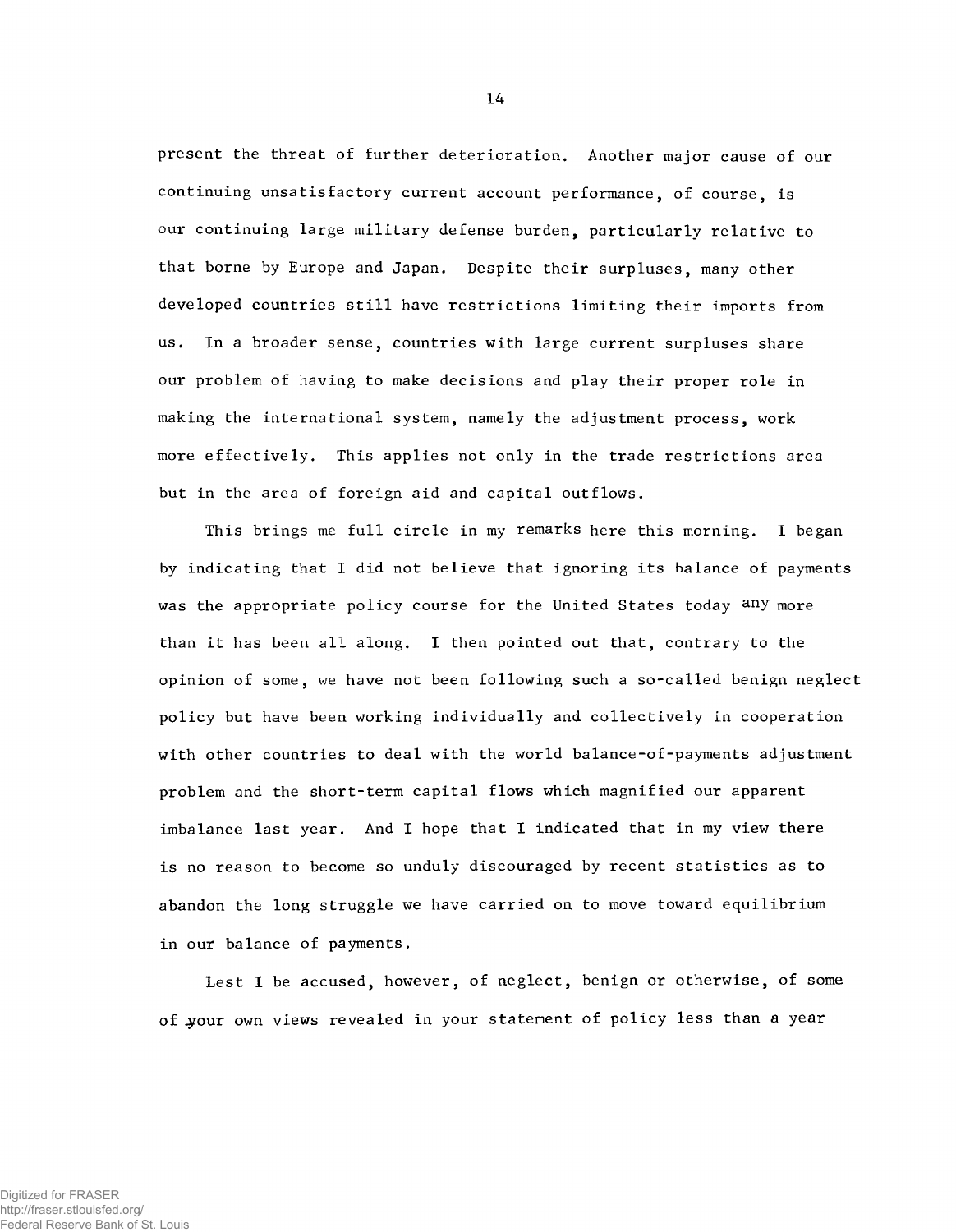ago, let me close by saying that I find much to commend in that statement. The U.S. position on the desirability of keeping under examination the question of limited exchange rate flexibility is well known. Your call for an objective reassessment of U.S. balance-of-payments accounting has been heeded and an interagency group of experts has been at work on this subject. My use today of the "basic balance" concept reflects this continuing work. I personally share and warmly commend your feelings about the disadvantages of protectionism which you expounded in your last year's policy statement. With reference to the Export-Import Bank, the one specific proposal in your policy statement has been implemented, namely, that U.S. banks now have the option of using export paper as collateral in order to borrow from the Export-Import Bank or of selling the paper with recourse to the Ex-Im Bank. On DISC, your call for legislative action was not heeded despite Administration, notably Treasury, efforts supporting it. Again, on Private Export Funding Corporation (PEFCO) which you endorsed, this is, as you know, on its way into being and should be operating soon.

Finally I would be remiss here today if I did not take note of your policy statement of last year about the VFCR to the effect that it "continues to be a serious barrier to and restraint on the expansion of this nation's foreign trade and we recommend that the program be terminated as soon as possible . . . .At the very least, we urge that export credits be exempted."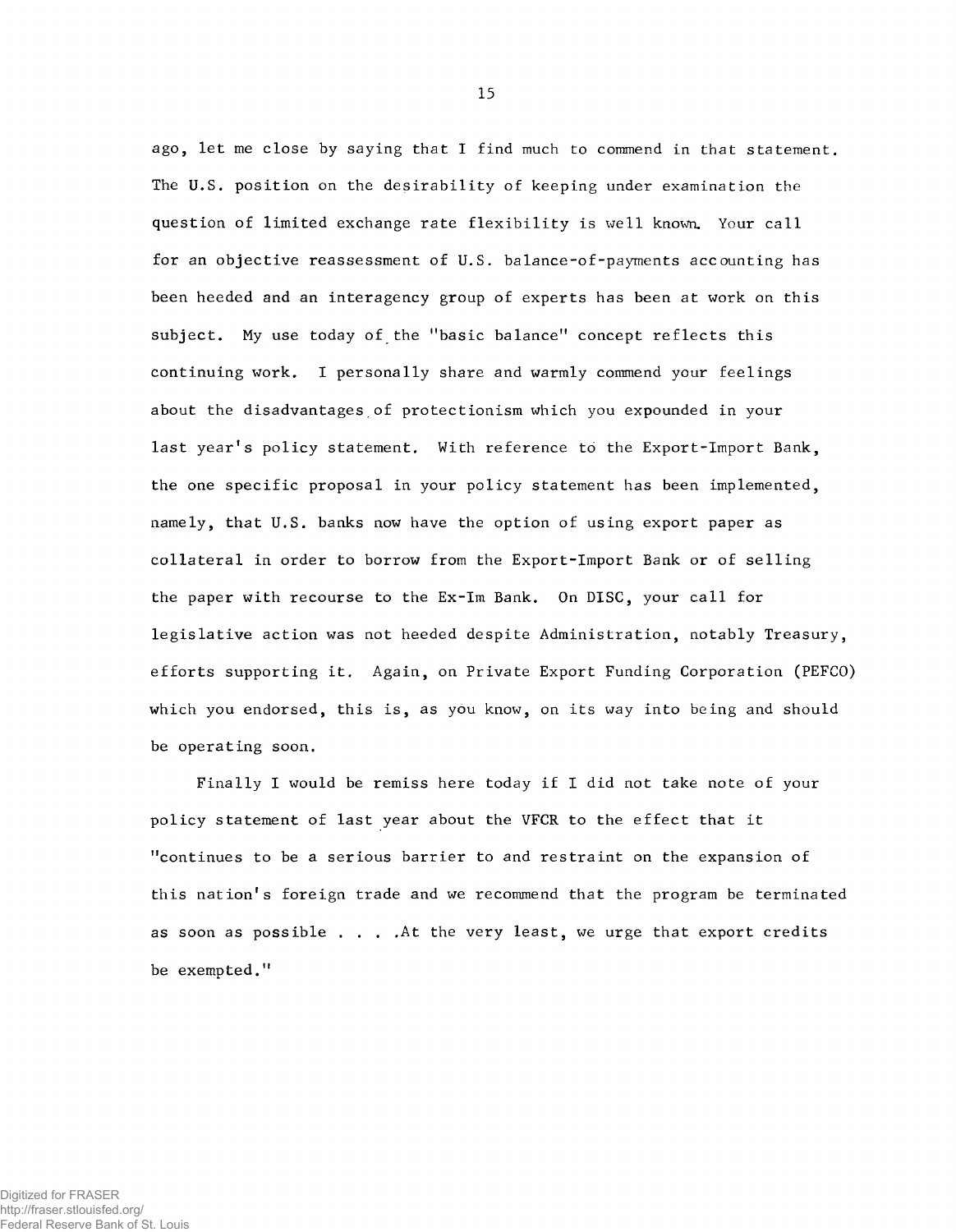As long as the VFCR has been in existence, the Board has watched its application carefully to ensure that the balance-of-payments gains were not achieved at excessive cost. In this constant review, the relationship between the restraint on lending to foreigners and U.S. export performance has been given special attention by the Board.

**Last fall, looking toward the end of the year, when decisions are normally taken by the Government on possible continuation of the capital restraints programs and of possible changes in the levels of the restraints, the Board undertook a thorough study of the possible effect of the VFCR during 1970 on U.S. bank export financing and on U.S. exports. Developed with the cooperation of the Commerce Department, the survey led to our asking specific questions of banks that account for over nine-tenths of foreign lending, of exporters who were said to have been denied credit on behalf of foreign buyers, and of a crosssection of other exporters who might have sought financing for foreign customers. The inquiry revealed strikingly that the Program was not having any substantially adverse effect on U.S. exports.**

In order to go into the export effects question further, the Board was interested in information that might show how much effort was being made by banks in carrying out the longstanding request in the VFCR Guidelines that, within their Guideline ceilings, banks give priority to credits that finance U.S. exports. In a separate inquiry, the Board learned that outstanding documented credit subject to VFCR ceilings and extended to foreigners to finance purchases from the United States